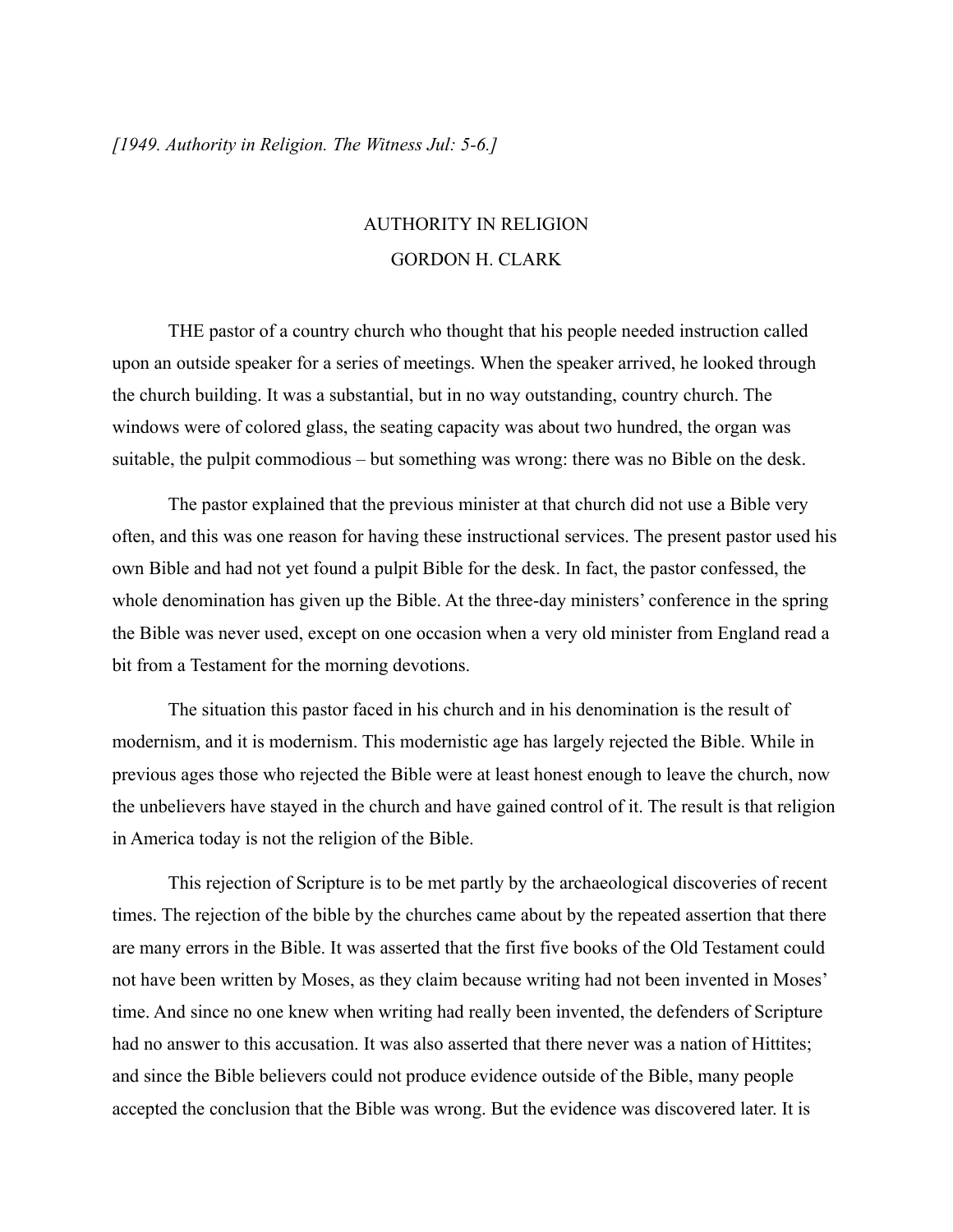now perfectly well known that writing was invented long before the time of Moses; and today the Hittite language is taught in the great universities. The Bible was right all the time. But the people who have rejected the Bible either do not know what has been discovered, or they prefer to hope that the Bible is wrong in other places if not on these points. This is modernism, and it is to be answered partly by showing the recent discoveries of archaeology.

But archaeology is only part of the answer, for underlying modernism and becoming more and more apparent is the assumption that God has given man no definite revelation. The modernists do not deny that God has given some sort of revelation. Only the humanists, who deny the existence of God, deny all revelation. The modernists talk a good deal about revelation, inspiration, worship, and other religious concepts. But more and more they deny that God's revelation is definite.

The modernists are quite happy to talk of God's revelation in nature. And it is true that God has revealed himself in nature. The Bible reminds us that the heavens declare the glory of God. The microscopic world, the structure of the tiny parts of plants, the marvelous forms of crystals and snow flakes, all show the manifold wisdom of God. The Christian as well as the modernist believes that God has revealed himself in nature. But if this is the only revelation, if this is the most definite revelation there is, men soon begin to see in the marvels of nature, nature and only nature. A real, living, personal God recedes into the dim, unnecessary background. At a girls' camp there was a large poster on the lodge wall with the title, "A Camp Girl's Prayer." The prayer spoke of "God of the mountain," and "God of the pine tree," and the resulting impression was one of nature rather than one of God. To avoid naturalism one must have a more definite revelation of God than is found in nature.

The modernists also hold that God has revealed himself in conscience. And the Christian is willing to agree that this is true. But one may well question whether conscience is a clearer, more definite revelation than nature is; indeed one may wonder whether or not conscience is even more obscure than nature. The pigmy in the interior of Africa has a conscience; the lama or sorcerer of Tibet has a conscience; and the New York business man has a conscience. But is it not clear that these three consciences do not give the same message? If we know God only through conscience, we are puzzled by the discordant revelations.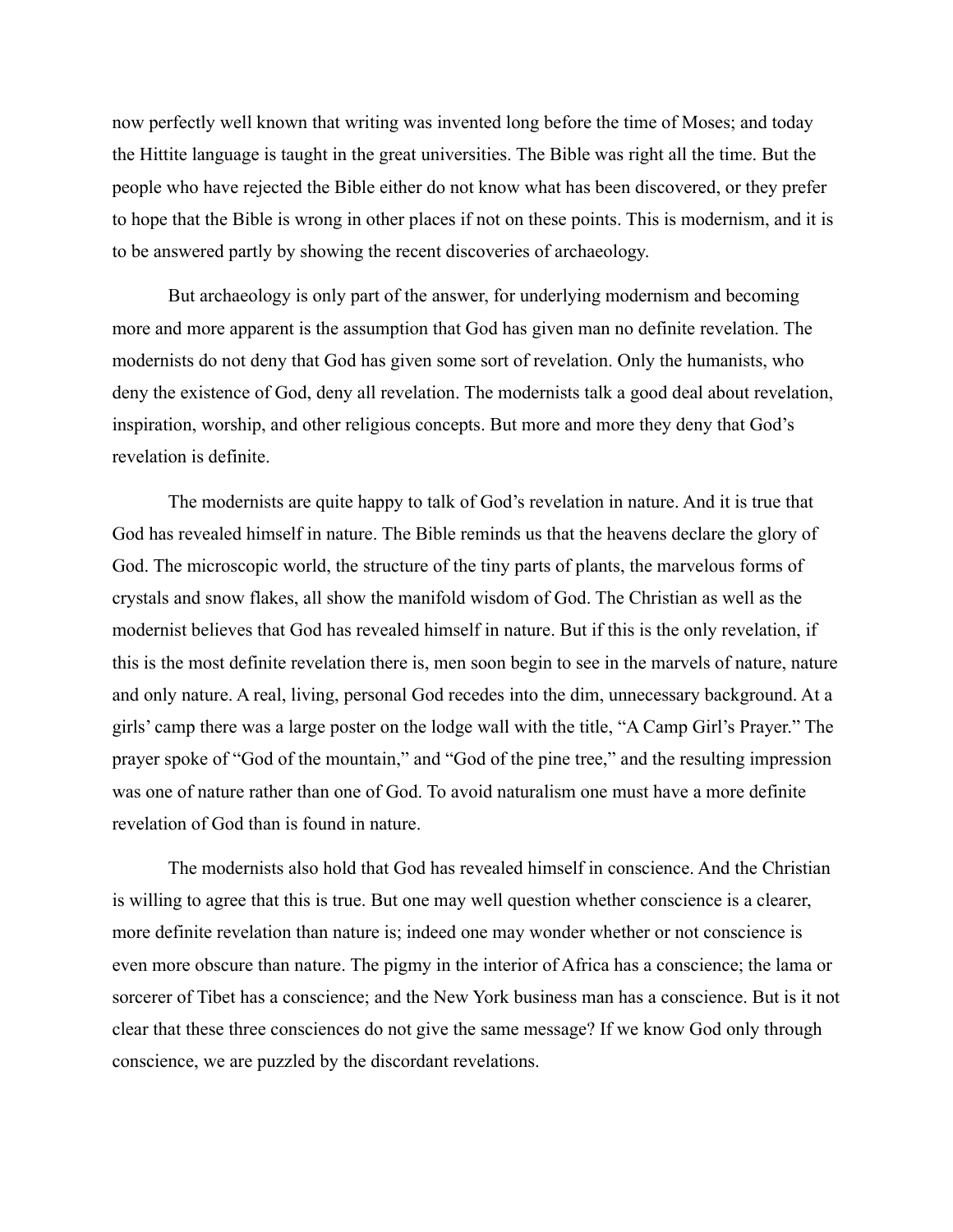If these consciences agree on anything definite, it is at most the idea that there is a distinction between right and wrong, and that God punished the wrong and reward the right. Now this is true so far as it goes; and the Apostle Paul makes the point in the first two chapters of Romans. But beyond this point there is little agreement as to what is right and what is wrong. Man's conscience is perverted by sin, and while God originally inscribed his law on the heart of man, and while that law is still on man's heart, the writing is now blurred; and not only is the writing blurred – man in his enmity against God does all he can not to read it, or to misinterpret it when he is forced to read it. The net result is that conscience is not a sufficiently definite revelation of God.

But nature and conscience are the most definite revelations that the modernists admit. Or, more in keeping with contemporary developments, revelation, in modernistic terminology, is not supposed to be definite. The American Theological Society was meeting in Chicago. Present were professors from McCormick Theological Seminary, Garret Biblical Institute, the Chicago Divinity School, and other institutions. One of the gentlemen was reading a paper emphasizing the idea that "Revelation is not a communication of truth." In the discussion that followed several of the professors expressed agreement with the proposition that "Revelation is not a communication of truth." Now this is an interesting idea. Nature may reveal the truth that God is powerful and wise. Conscience may reveal the truth is righteous. And these truths stand as revelation even if man cannot read them or distorts them when he reads them. They are truths, they are definite, they are understandable. But what sort of a revelation is it that is not a communication of truth? Is it some emotion or inspiration? Is it enthusiasm, or a feeling of optimism? Is it just being happy? Now, under certain conditions, enthusiasm and happiness are desirable. Surely no one is urging people to be despondent and miserable. But enthusiasm and a feeling of happiness are not a sufficient revelation of God nor a sufficient basis for religion. Enthusiasm is not sufficient for running a business or baking a pie. Few men would care to eat the pie that was produced with enthusiasm apart from certain knowledge usually written down in a recipe. And an enthusiastic business man who follows a course of action without definite knowledge will not remain in business long. We cannot govern life by inspiration and joy. We need norms that are true. We need definite propositions. We need truths that can be understood. Without these there can no more be religion than there can be pie.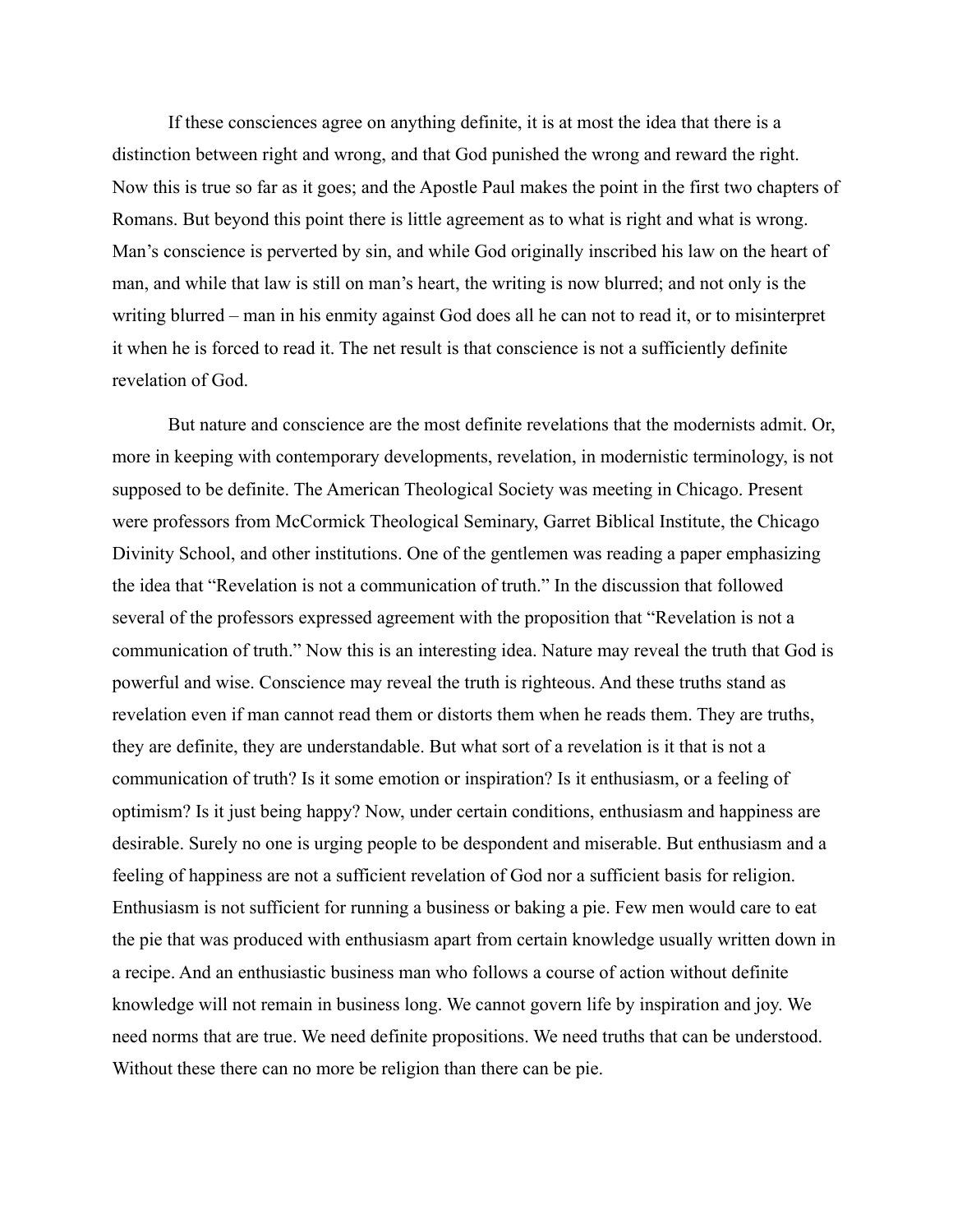Therefore the modernist without the Bible can never have a satisfactory religion. The Christian with the Bible has a definite revelation; he has truth; he knows what principles God wants him to recognize. That is, he may know them if he takes the time to read and study what the Bible says.

There is, however, a further reason why the Bible must be accepted as authority in religion. It may be that nature says something definite about God; it may be that conscience also says something definite about God; but neither of them says enough. The one may speak of God's power; the other of God's righteousness. The Bible, however, not only mentions these things, but it contains additional truths. The other sources of information may give us some knowledge, but the Bible gives us more. Let the revelation of nature and conscience be ever so definite; let men read these revelations with much more understanding than is now the case; still these revelations could produce only despair. What can human frailty do before such a powerful God; and what can sinful humanity do before such righteousness? It is only in the bible that man can discover that God is gracious. Search the Scriptures, said the Lord, for in them ye think ye have eternal life. This makes the Scriptures most necessary; without the Bible there can be no satisfactory religion. The modernist may plan beautiful worship services that obscure the need of salvation, that lull the already complacent sinner to sleep; but how can the modernist without the Bible give any assurance at all that God is gracious. As a matter of fact he hopes God is gracious; or perhaps he hopes that there is so much good in the worst of us, that all of us can lay claim to heaven. He hopes. But has he any knowledge? Has he a message from God that this is so? And his answer is that revelation is not a communication of truth.

The Christian with the Bible has a message from God, and it is a message of salvation through the finished work of Christ. How amazing it is that anyone should be modernist! There is some rugged consistency in abandoning revelation and God together, and abandoning hope, too. But to keep God and abandon truth, to cling to hope and repudiate knowledge, is a confusion born of desperation. The humanist commands a certain respect; the modernist is an object of pity. Maybe the humanist, recognizing his hopelessness, like the publicans and sinners of Christ's day, will finally listen to the message of grace. Maybe the modernist may come to recognize that he has been deceiving himself and seek for a basis of true hope. These things are in God's hands. But however all this may be, the Christian accepts a definite revelation, he has God's truth